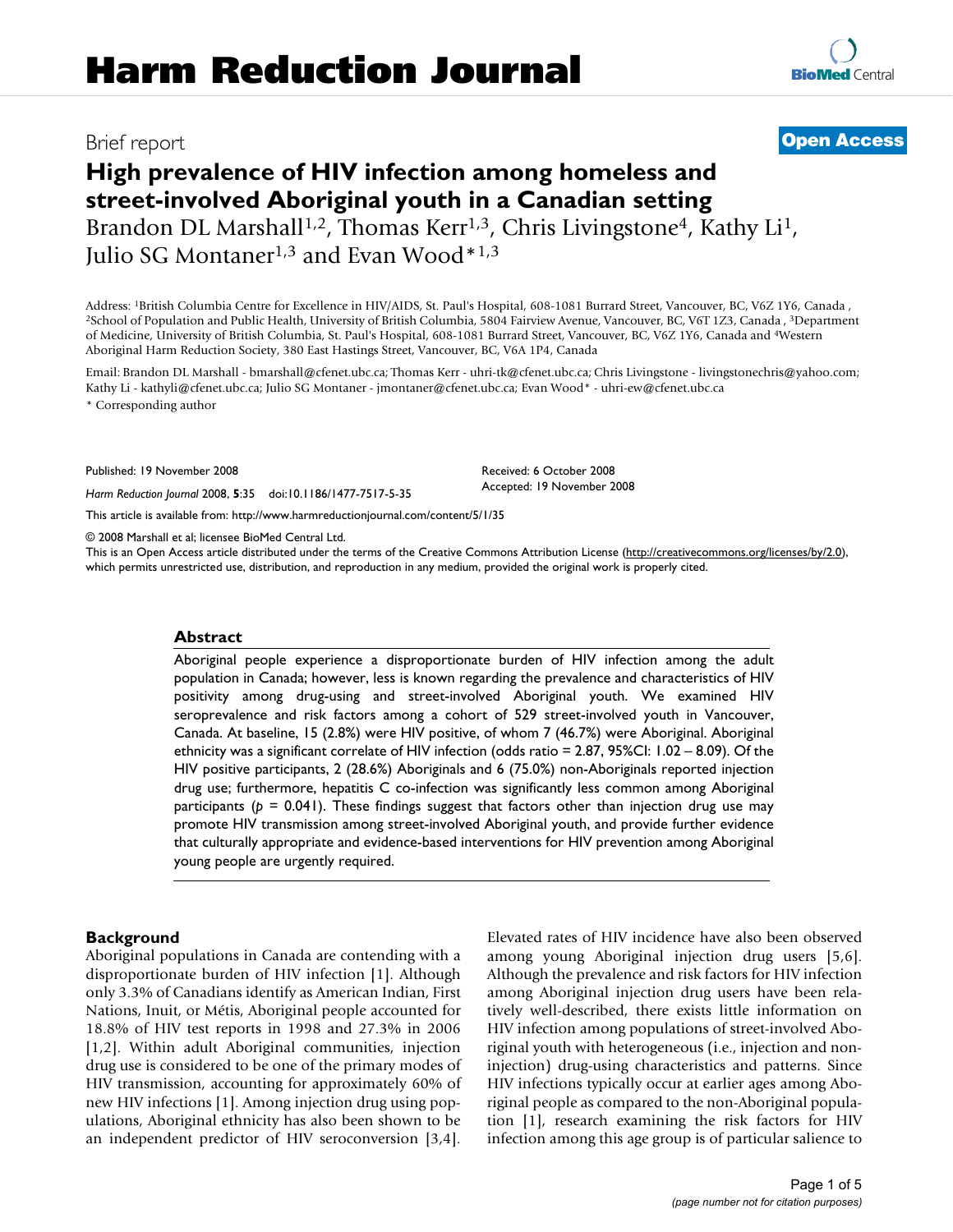public health programming and policy. We undertook this study to examine the prevalence and characteristics of HIV positive status among a cohort of street-involved youth in Vancouver.

# **Methods**

The At Risk Youth Study (ARYS) is a prospective cohort of drug-using and street-involved youth that has been described in detail previously [7]. Snowball sampling and extensive street-based outreach was conducted to recruit participants into the study. Eligibility criteria included: being between the age of 14 and 26, self-reported use of illicit drugs other than or in addition to marijuana in the past 30 days, and the provision of informed consent. The study has been approved by the University of British Columbia/Providence Health Care Research Ethics Board. We also sought to ensure that the research protocols were in accordance with the Canadian Institutes of Health Research *Guidelines for Health Research Involving Aboriginal People* [8].

All participants who completed a baseline survey between September, 2005 and October, 2006 were included in this analysis. At study entry, each participant completed an interviewer-administered questionnaire and provided blood samples for HIV and hepatitis C (HCV) serology. American Indian/Aboriginal ethnicity (yes vs. no) was defined as self-identified First Nations, Aboriginal, Inuit, or Métis origin. Other variables that were included in this analysis included age (<22 vs.  $\geq$  22), sex (female vs. male), Downtown Eastside (DTES) residency, homelessness, injection drug use, syringe sharing, history of incarceration, history of sex work, history of sexual abuse, ever engaging in anal intercourse, condom use (inconsistent vs. consistent), and for males, ever engaging in sex with men. As described previously [9], individuals were recorded as residents of the Downtown Eastside if they responded "DTES" to the question, "What local neighbourhoods or cities have you lived in during the past 6 months". Individuals classified as DTES residents may include those who are homeless and sleep or spend most of their time in the neighbourhood. To be consistent with previous studies, syringe sharing included lending or borrowing used syringes, and inconsistent condom use was defined as not always using a condom during vaginal and anal intercourse with all regular and casual partners [10,11].

Pearson's chi-square test was used to determine the factors associated with HIV positive status at baseline (Table 1). Fisher's exact test was used when one or more of the cell counts was less than or equal to five. Since we only observed 15 positive diagnoses, multivariate analysis was not conducted; however, the individual characteristics of each HIV positive participant were aggregated and are presented in Table 2.

# **Findings**

A total of 529 participants completed a baseline survey and were eligible for this analysis. The median age of the sample was 22.0 (interquartile range: 19.9 – 23.9), 159 (30.1%) were female, 404 (76.4%) had been homeless in the past six months, and 221 (41.8%) reported ever injecting. In total, 127 (24.0%) participants self-identified as Aboriginal, American Indian, First Nations, Inuit, or Métis.

Of the entire sample, 15 (2.8%) tested positive for HIV, of whom 7 (46.7%) were of Aboriginal ethnicity. As shown in Table 1, Aboriginal ethnicity was associated with HIV infection (odds ratio [OR] = 2.87, 95%CI: 1.02 – 8.09), as was injection drug use (OR = 2.75, 95%CI: 0.98 – 7.73) and sex trade work (OR = 4.35, 95%CI: 1.54 – 12.26). Younger participants were less likely to be infected with HIV (OR = 0.14, 95%CI: 0.03 – 0.65).

Among the HIV positive individuals (Table 2), only 2 (28.6%) Aboriginal participants reported injecting drugs and none reported sharing syringes. HIV-infected Aboriginal youth were significantly less likely to be co-infected with HCV (Fisher's exact test *p*-value = 0.041).

# **Discussion**

Among a community-based sample of street-involved youth, Aboriginal participants were more than two and a half times more likely to be infected with HIV. The prevalence of HIV among Aboriginal youth in this sample was 5.5%, a proportion similar to that reported in a recent study of at-risk Aboriginal youth in two cities in British Columbia [12]. The prevalence of HIV among Aboriginal youth in this setting is also substantially higher than those that have been observed among street youth populations in Montréal (1.9%) and Toronto (2.2%) [13,14]. Furthermore, the fact that HIV-infected Aboriginal youth were less likely to report injection drug use and be co-infected with HCV suggests that unsafe sexual activity, sex work, and other unmeasured antecedent factors may be responsible for a significant proportion of infections. These findings are concerning and suggest that immediate and culturally appropriate policy and programmatic remedies are required to prevent further infections among Aboriginal youth and to provide increased resources to those individuals who are already infected.

Other factors that were associated with HIV positivity in bivariate analysis are similar to other studies of HIV infection among street-involved youth in Canada. For example, older age, history of injection drug use, and sex work were also all significant correlates of HIV infection among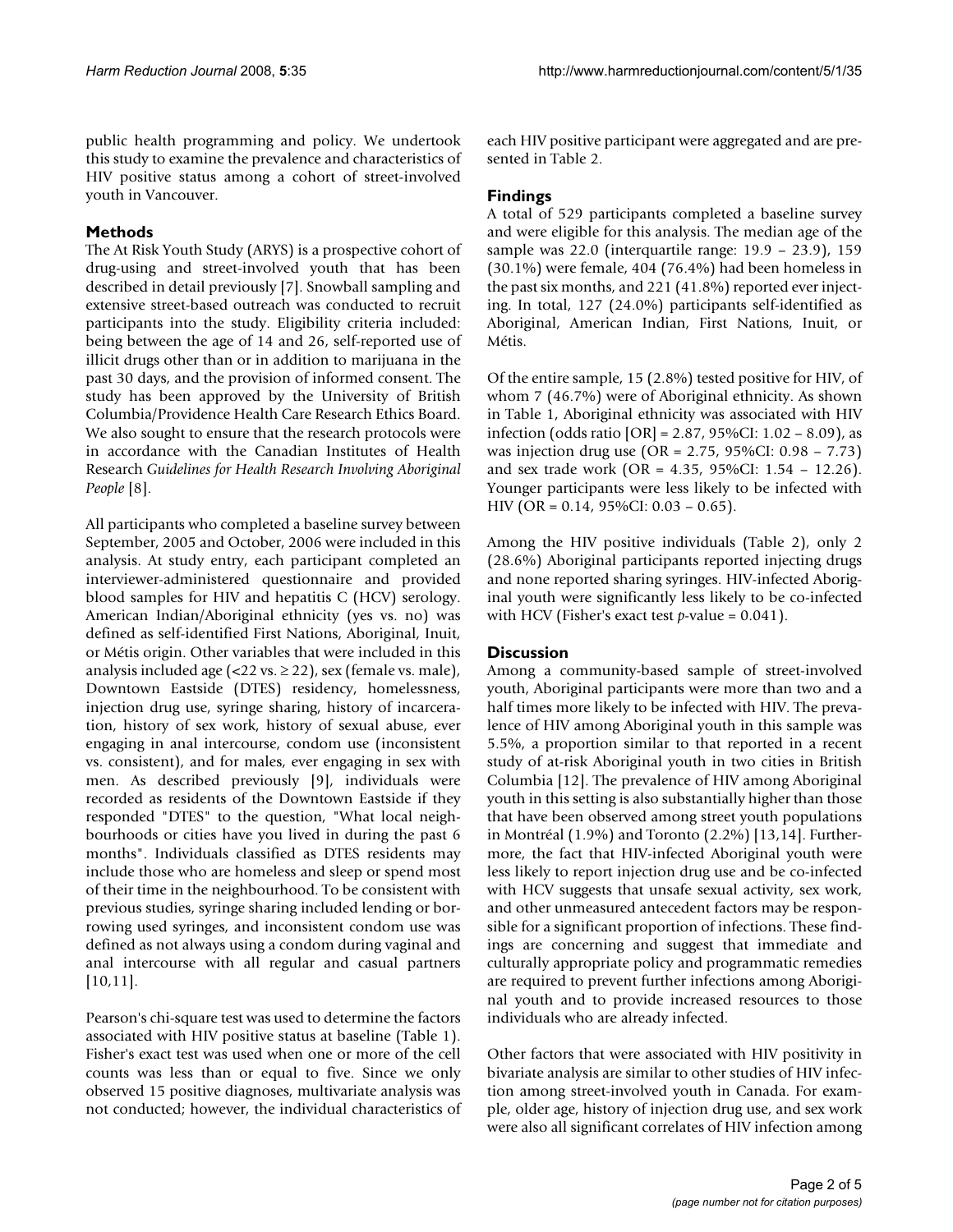| Characteristic              | <b>HIV Positive</b><br>n(%)<br>$n = 15$ | <b>HIV Negative</b><br>n(%)<br>$n = 514$ | Odds Ratio<br>(95% CI) | p-value |
|-----------------------------|-----------------------------------------|------------------------------------------|------------------------|---------|
| Age                         |                                         |                                          |                        |         |
| < 22                        | 2(13.3)                                 | 265 (51.6)                               | $0.14$ (0.03 - 0.65)   | 0.003   |
| $\geq 22$                   | 13(86.7)                                | 249 (48.4)                               |                        |         |
| Sex                         |                                         |                                          |                        |         |
| Female                      | 5(33.3)                                 | 153 (29.8)                               | $1.18(0.40 - 3.51)$    | 0.778   |
| Male                        | 10(66.7)                                | 361 (70.2)                               |                        |         |
| Aboriginal Ethnicity        |                                         |                                          |                        |         |
| Yes                         | 7(46.7)                                 | 120(23.3)                                | $2.87$ (1.02 - 8.09)   | 0.037   |
| No                          | 8(53.3)                                 | 394 (76.7)                               |                        |         |
| DTES Residency <sup>†</sup> |                                         |                                          |                        |         |
| Yes                         | 4(26.7)                                 | 139(27.0)                                | $0.98(0.31 - 3.13)$    | 1.000   |
| No                          | 11(73.3)                                | 375 (73.0)                               |                        |         |
| Homeless <sup>†</sup>       |                                         |                                          |                        |         |
| Yes                         | 11(73.3)                                | 393 (76.5)                               | $0.85(0.26 - 2.71)$    | 0.761   |
| No                          | 4(26.7)                                 | 121(23.5)                                |                        |         |
| Injection Drug Uset         |                                         |                                          |                        |         |
| Yes                         | 8(53.3)                                 | 151(29.4)                                | $2.75(0.98 - 7.73)$    | 0.046   |
| No                          | 7(46.7)                                 | 363 (70.6)                               |                        |         |
| Syringe Sharingt            |                                         |                                          |                        |         |
| Yes                         | 3(20.0)                                 | 45(8.8)                                  | $2.59(0.70 - 9.56)$    | 0.148   |
| No                          | 12(80.0)                                | 467 (91.2)                               |                        |         |
| Incarceration#              |                                         |                                          |                        |         |
| Yes                         | 11(73.3)                                | 382 (74.3)                               | $0.95(0.30 - 3.04)$    | 1.000   |
| No                          | 4(26.7)                                 | 132 (25.7)                               |                        |         |
| Sex Work‡                   |                                         |                                          |                        |         |
| Yes                         | 8(53.3)                                 | 107(20.8)                                | $4.35$ (1.54 - 12.26)  | 0.003   |
| No                          | 7(46.7)                                 | 407 (79.2)                               |                        |         |
| Sexual Abuse‡               |                                         |                                          |                        |         |
| Yes                         | 6(42.9)                                 | 132 (26.0)                               | $2.13(0.73 - 6.23)$    | 0.271   |
| No                          | 8(57.1)                                 | 375 (74.0)                               |                        |         |
| MSM‡                        |                                         |                                          |                        |         |
| Yes                         | 2(13.3)                                 | 33(6.4)                                  | $2.24(0.49 - 10.36)$   | 0.261   |
| No                          | 13(86.7)                                | 481 (93.6)                               |                        |         |
| Anal Intercourse‡           |                                         |                                          |                        |         |
| Yes                         | 5(33.3)                                 | 149 (29.0)                               | $1.22(0.41 - 3.64)$    | 0.774   |
| No                          | 10(66.7)                                | 365 (71.0)                               |                        |         |
| Condom Use* †               |                                         |                                          |                        |         |
| Inconsistent                | 4(57.1)                                 | 284 (69.6)                               | $0.58(0.13 - 2.65)$    | 0.442   |
| Consistent                  | 3(42.9)                                 | 124(30.4)                                |                        |         |

| Table 1: Factors associated with HIV seropositive status among a cohort of homeless and street-involved youth ( $n = 529$ ) |  |  |  |  |  |
|-----------------------------------------------------------------------------------------------------------------------------|--|--|--|--|--|
|-----------------------------------------------------------------------------------------------------------------------------|--|--|--|--|--|

Note:  $\dagger$  – refers to activities in the past 6 months;  $\dagger$  – refers to lifetime history;  $*$  – among sexually active participants

a cohort of street-involved youth in Montreal [14]. Of particular relevance to our setting is the high prevalence of incarceration observed among both HIV positive and negative participants – in fact, all seven HIV positive Aboriginal individuals also reported a history of incarceration. Given that incarceration has been associated with both HIV risk behaviours [15] and HIV incidence [16] in Vancouver, interventions to reduce street youths' exposure to correctional environments and the HIV-related harms associated with them are in urgent need of evaluation. Of further concern is that over half of HIV-infected Aboriginal participants reported experiencing sexual abuse, a finding which supports a recent study showing strong associations between sexual abuse and HIV risk behaviours among this population [17]. These results suggest that programs which aim to support HIV positive Aboriginal young people should recognize and address the lasting effects of historical trauma and cultural assimilation stemming from the Canadian residential school system on current levels of sexual abuse, substance use, and other HIV-related vulnerabilities.

Recently, the federal government of Canada announced that funding to community and regional HIV programs would be redirected towards the Canadian HIV Vaccine Initiative [18,19]. Although research funding for HIV vac-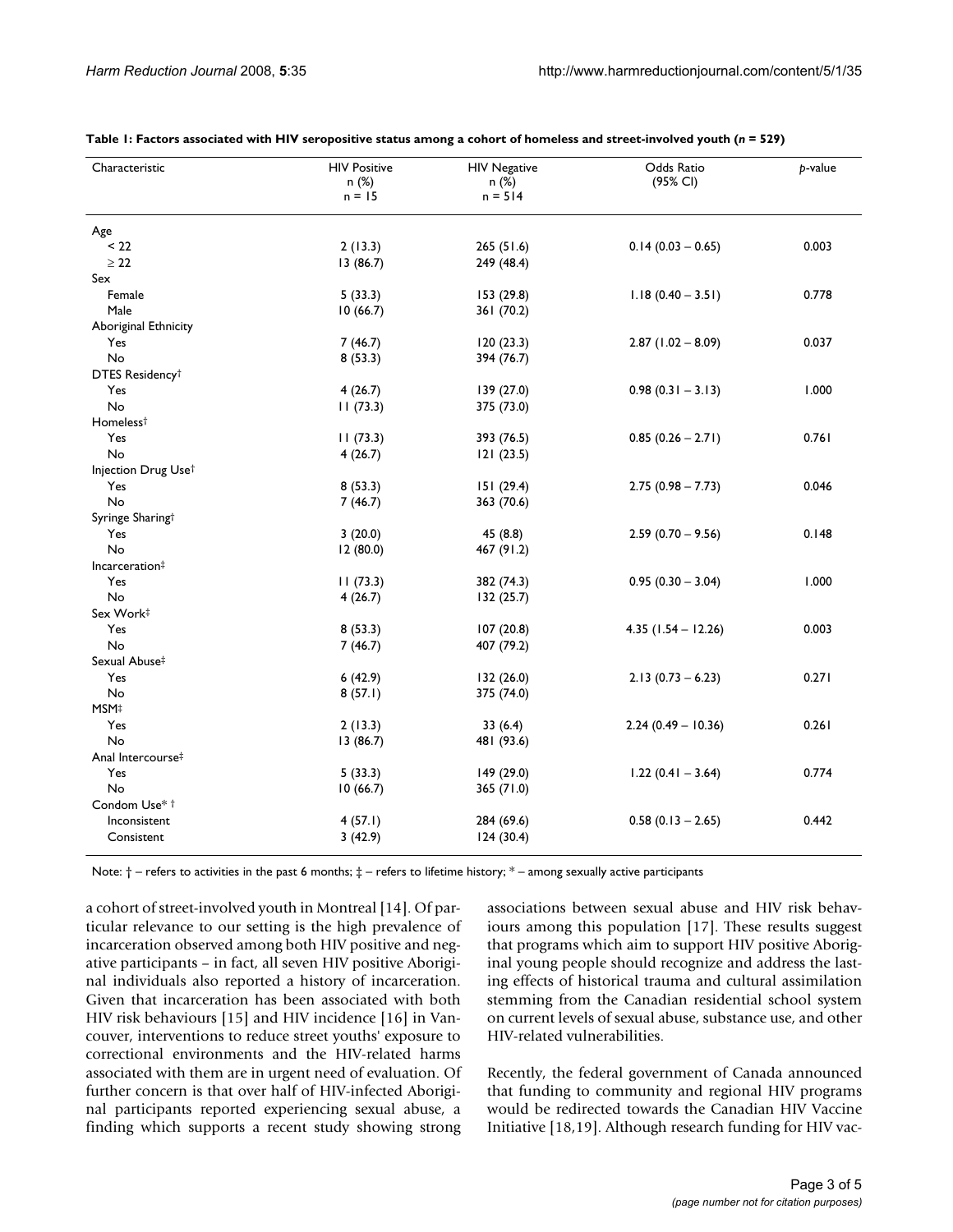| Table 2: Characteristics of HIV positive homeless and street- |  |
|---------------------------------------------------------------|--|
| involved youth $(n = 15)$ .                                   |  |

| Characteristic                | Aboriginal<br>n(%)<br>n = 7 | Non-Aboriginal<br>n(%)<br>$n = 8$ |
|-------------------------------|-----------------------------|-----------------------------------|
| Age < 22                      | 1(14.3)                     | 1(12.5)                           |
| Female                        | 3(42.9)                     | 2(25.0)                           |
| DTES Residency <sup>†</sup>   | 3(42.9)                     | 1(12.5)                           |
| Homeless <sup>†</sup>         | 5(71.4)                     | 6(75.0)                           |
| Injected Drugs <sup>†</sup>   | 2(28.6)                     | 6(75.0)                           |
| Shared Syringest              | 0(0.0)                      | 3(37.5)                           |
| Incarceration#                | 7(100.0)                    | 5(62.5)                           |
| Sex Work‡                     | 4(57.1)                     | 4(50.0)                           |
| Sexual Abuse‡                 | 4(57.1)                     | 2(25.0)                           |
| MSM‡                          | 2(28.6)                     | 0(0.0)                            |
| Anal Intercourse <sup>‡</sup> | 2(28.6)                     | 3(37.5)                           |
| Inconsistent Condom Use†      | 2(28.6)                     | 2(25.0)                           |
| Hepatitis C Infection         | 1(14.3)                     | 6(75.0)                           |

Note:  $\dagger$  – refers to activities in the past 6 months;  $\dagger$  – refers to lifetime history;

cines is undoubtedly integral to long-term HIV strategies, the observed prevalence of HIV among Aboriginal youth observed in this and other studies supports statements made by the Assembly of First Nations that, relative to the size of the epidemic, HIV programs for Aboriginal programs are chronically under-funded and are in urgent need of further investment [20]. The Canadian Aboriginal AIDS Network has also argued that a serious lack of youthspecific HIV prevention programmes for Aboriginal youth exists across the country, and as such a national strategy on Aboriginal youth HIV/AIDS prevention is required [21]. Given these concerns, research and interventions that seek to identify effective strategies for addressing HIV infection and related vulnerabilities among Aboriginal young people should be a public health priority.

Our study is limited by its nonrandom sampling methodology that precludes generalization to the larger streetinvolved population in British Columbia. However, the sociodemographic characteristics of our sample are similar to those observed among other street youth studies in this setting [22,23]. Secondly, stigmatized behaviours such as injection drug use and syringe sharing may be underreported, particularly as the reliability and validity of self-report among samples of Aboriginal youth has been questioned by some authors [24]. However, a review of studies assessing the reliability and validity of selfreported drug use and HIV risk behaviours among injection drug users concluded that these measures are sufficiently valid [25]. It is also important to note that the prevalence of injection drug use and related behaviours reported in our study are similar to those from a recently published analysis of risk behaviours among Aboriginal youth who use drugs in Vancouver [12]. Even if socially desirable reporting were present in the data, we have no reason to believe that Aboriginal and non-Aboriginal participants would differ with respect to the likelihood of the underreporting of certain behaviours. Furthermore, it is noteworthy that biological evidence (i.e., hepatitis C serostatus) supports the self-reported data suggesting a higher proportion of sexually acquired HIV among Aboriginal participants. Finally, although we recognize that HIV vulnerability among Aboriginal populations is produced through a complex interplay of social, structural, and historical factors such as poverty, cultural oppression, and the multigenerational effects of the residential school system [6], we were unable to measure and characterize many of these effects.

In summary, we observed an alarmingly high prevalence of HIV infection among street-involved Aboriginal youth. Our findings demonstrate that urgent and culturally appropriate action is required to address the pervasive inequities that perpetuate marginalization and heightened vulnerability to HIV among Aboriginal young people in Canada.

# **Competing interests**

BM, TK, CL, KL, and EW declare that they have no competing interests. JM has received grants from, served as an ad hoc adviser to, or spoken at events sponsored by Abbott, Argos Therapeutics, Bioject Inc., Boehringer Ingelheim, BMS, Gilead Sciences, GlaxoSmithKline, Hoffmann-La Roche, Janssen-Ortho, Merck Frosst, Panacos, Pfizer, Schering, Serono Inc., TheraTechnologies, Tibotec (J&J), and Trimeris.

# **Authors' contributions**

EW had full access to all of the data and takes responsibility for the integrity of the results and the accuracy of the statistical analysis. BM conceived the study concept and design and was responsible for the composition of the manuscript.

The statistical analysis was conducted by KL and the interpretation of the results was performed by BM, CL, EW, JM and TK. The manuscript was edited and revised by BM, CL, EW, JM and TK. All authors read and approved the final manuscript.

## **Acknowledgements**

We would particularly like to thank the ARYS participants for their willingness to be included in the study, as well as current and past ARYS investigators and staff. We would specifically like to thank Deborah Graham, Tricia Collingham, Leslie Rae, Caitlin Johnston, Steve Kain, and Calvin Lai for their research and administrative assistance. The study was supported by the US National Institutes of Health and the Canadian Institutes of Health Research (CIHR). Brandon Marshall is supported by training awards from the Michael Smith Foundation for Health Research (MSFHR) and CIHR. Thomas Kerr is supported by fellowships from MSFHR and CIHR.